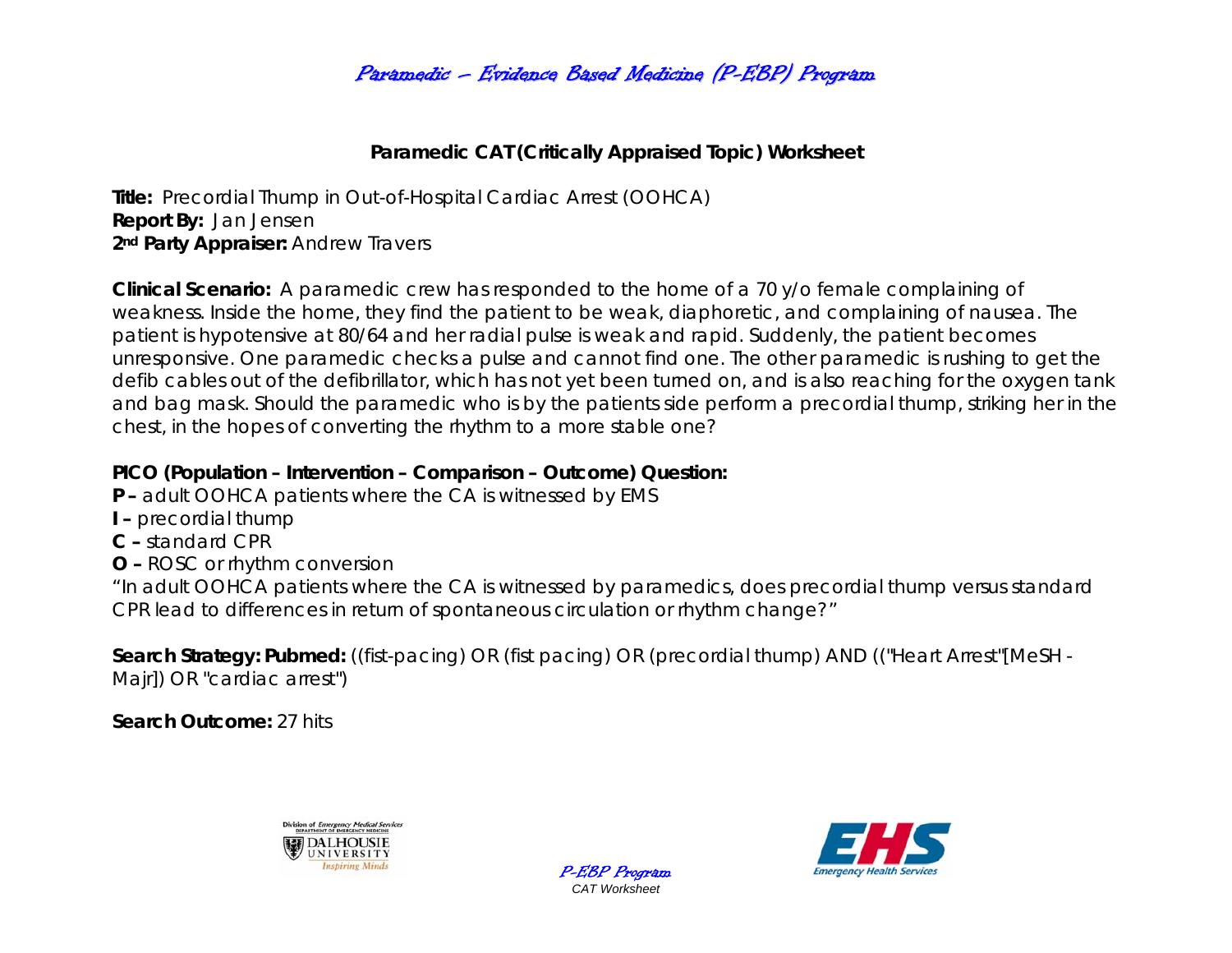# Paramedic – Evidence Based Medicine (P-EBP) Program

#### **Relevant Papers:**

| AUTHOR,<br><b>DATE</b> | P<br>(SAMPLE<br>CHARACTERISTICS)                                                      | <b>DESIGN (LOE)</b>                                  | <b>OUTCOMES</b>                                                       | <b>RESULTS</b>                                                                                                                                                                                                                                                                                  | WEAKNESSES                                                                         |
|------------------------|---------------------------------------------------------------------------------------|------------------------------------------------------|-----------------------------------------------------------------------|-------------------------------------------------------------------------------------------------------------------------------------------------------------------------------------------------------------------------------------------------------------------------------------------------|------------------------------------------------------------------------------------|
| Caldwell<br>(1985)     | In-hospital & EMS pts<br>All unconscious CA tx with<br>PT                             | Prospective cohort (no<br>control group)<br>(LOE II) | Success of $PT =$<br>rhythm<br>conversion<br>Survival to<br>discharge | 316 pts enrolled (86 EMS)<br>PT successful in 26 incidents (23<br>pts), 15 surviving to discharge                                                                                                                                                                                               | Frequency of<br>unsuccessful PT not<br>reported<br>Some pt treated in-<br>hospital |
| J. Miller<br>(1984)    | OOHCA - PT administered<br>when medics witnessed<br>rhythm deteriorate to VT or<br>VF | Case series (no control<br>group)<br>(LOE II)        | Rhythm change                                                         | 50 pts enrolled<br>27 pts rec'd PT for VT: 3<br>converted to SVT (1 was PEA), 12<br>had no rhythm change, 12 went<br>into worse rhythm. 11 were<br>successfully resus by other<br>measures<br>23 pts rec'd PT for VF: 0 had<br>rhythm change. 12/23<br>successfully resus by other<br>measures. | No comparison<br>group.                                                            |
| Ahmar<br>(2007)        | OOHCA witnessed by<br>paramedics                                                      | Case Report (LOE III)                                | Rhythm change                                                         | No change in rhythm or clinical<br>condition (subsequent<br>countershock = ROSC). Later dx<br>with fx sternum and osteomyelitis                                                                                                                                                                 | Case report, no<br>comparison, could<br>be an usual event.                         |

**Comments:** These three reports do not provide very supportive evidence for the use of precordial thump in witnessed cardiac arrest by paramedics. The incidence of PT converting a fatal rhythm to a better one is low (Caldwell = 26 events/316 pts; Miller = 2/50). Ahmar wrote of a case where the PT lead to a poor outcome for the patient.

> P-EBP Program *CAT Worksheet*